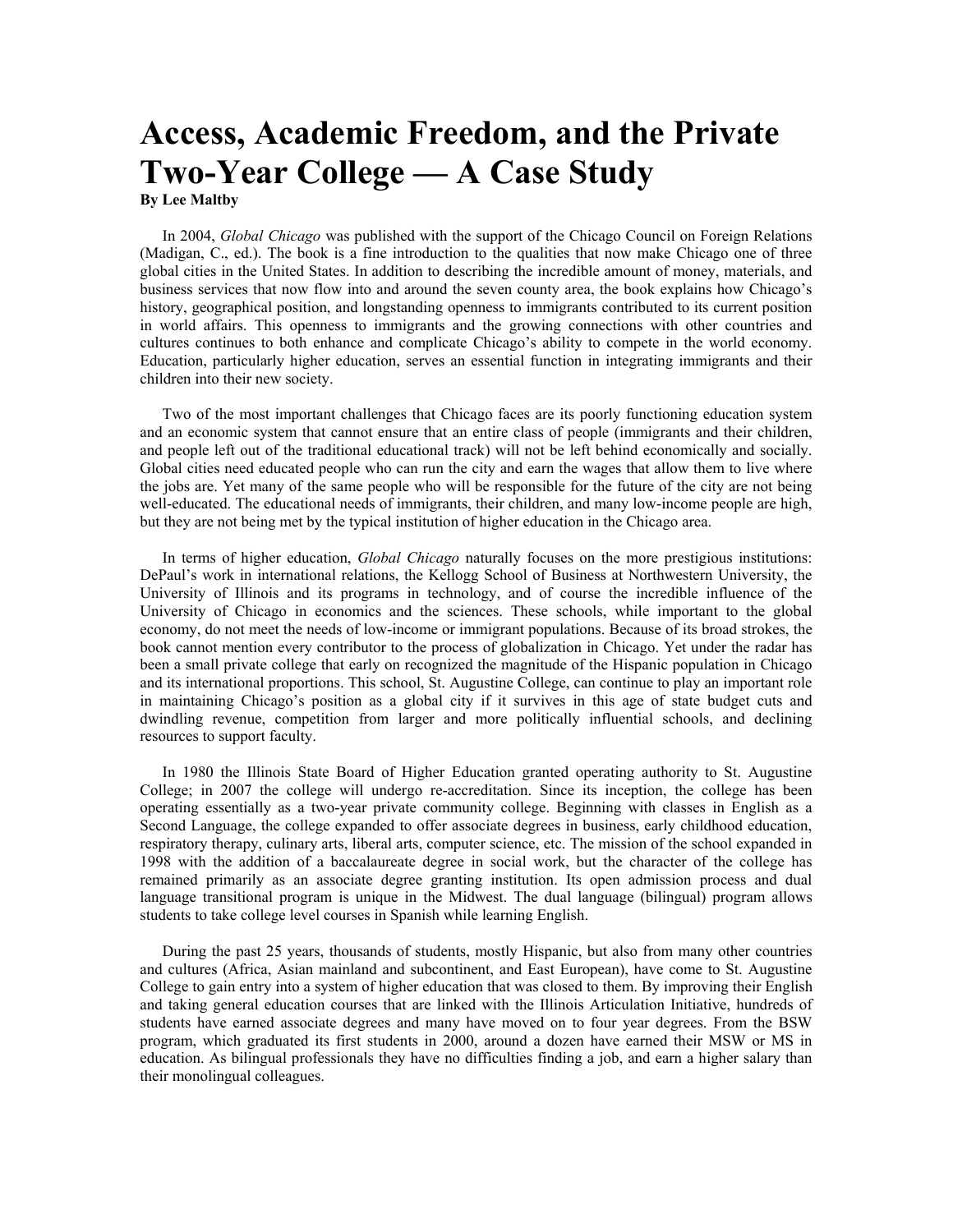One of the truly great aspects of academic life at St. Augustine has been the College's ability to attract faculty who are bilingual and who earned degrees in other nations. Faculty born in Argentina, Puerto Rico, Colombia, Mexico, Cuba, Dominican Republic, Venezuela, Peru, Chile, Spain, and other countries, with graduate and doctoral degrees, have taught at St. Augustine. This global body of knowledge has been invaluable for the students. As an institution that serves a non-traditional student body (with an average age of 32 and knowing little to no English), the faculty have worked very hard over the years to support and promote the value of a college education for the students.

The profound international flavor of the College is a quality that most institutions of higher learning can only dream about. In recent years, however, the college has experienced threats, both internal and external, to its very existence.

The survival of the two-year private college is under assault. Financial strictures and the relative value of an associate degree in the 21st century call into question the mission of these schools. Yet for colleges which serve a non-traditional student population, governmental support for these schools is declining. Even as K-12l programs strive mightily to prepare students who are ready for college, there are still many students who need more pre-college preparatory work and other options (e.g., open admissions, classes in Spanish) for attending college in order to compete with their better educated peers.

Historically, Illinois has been considered to be in the top tier of states that support higher education. This ranking was due in part to the support that was available to private institutions. It is clear that public institutions continue to receive the lion's share of direct taxpayer support. Private institutions receive government support through an indirect process by attracting students who find some benefit at a private school and these students use their money to attend those schools. High-profile private schools with huge endowments are able to compete effectively against public schools using an array of methods (grants, work study, etc). Small private schools, however, are more vulnerable to governmental policy and the economic pressures of the day.

The two-year private college is under increasing pressure as revenue from Pell Grants and the Monetary Award Program (MAP) awards declines. Governor Blagojevich's 2005-06 budget reduces funding for the Illinois State Assistance Commission and provides "only level" funding for the Monetary Award Program (see the report from the IBHE, February 16, 2005). At. St. Augustine, over 90% of the students rely on these grants to attend school. Yet, in order to make it financially feasible for students to enroll, the College has not increased tuition which of course, does not increase revenue. Because of the lack of support from the government (state and federal) and the need to keep tuition within reach of its students, the College is being squeezed financially. This financial pressure then serves as a convenient explanation for the College not to invest in faculty, which is the primary (and some would say the best) resource that the College possesses.

The federal budget for 2005-06 has implemented a new formula for calculating Pell Grants. Under the new guidelines, most students (over 5 million) will continue to receive federal aid as in the past. However, some estimate that under the new formula up to 90,000 students may lose aid. The funds available for Pell Grants become even tighter if (as predicted) more students will apply for the Pell Grant.

The real reductions in governmental support were studied by the Education Policy Institute. In January 2003, the institute issued *Retaining minority students in higher education—A framework for success*. (Swail, W.S., Redd, K.E., & Perna, L.W., 2003) The report cites the following as barriers to financing a college education: 1) the reduced purchasing power of need-based grants, relative to increases in college costs, 2) more grant aid from state and institutional sources rather than the federal government, 3) the shift in federal aid to student loans and tax credits, and 4) the shift of institutional and state grant aid from needto merit-based criteria. For the private two-year college, the implications are clear—tighten your belt, do more with less, and of course, keep full-time faculty numbers low, and hire more part-time faculty.

The financial strait jacket that small schools find themselves is complicated by another trend in higher education. This trend is the limited ability of these schools to raise funds from private donors. According to an article in *Business Week* (12/20/04), top-tier universities are working very hard at raising incredible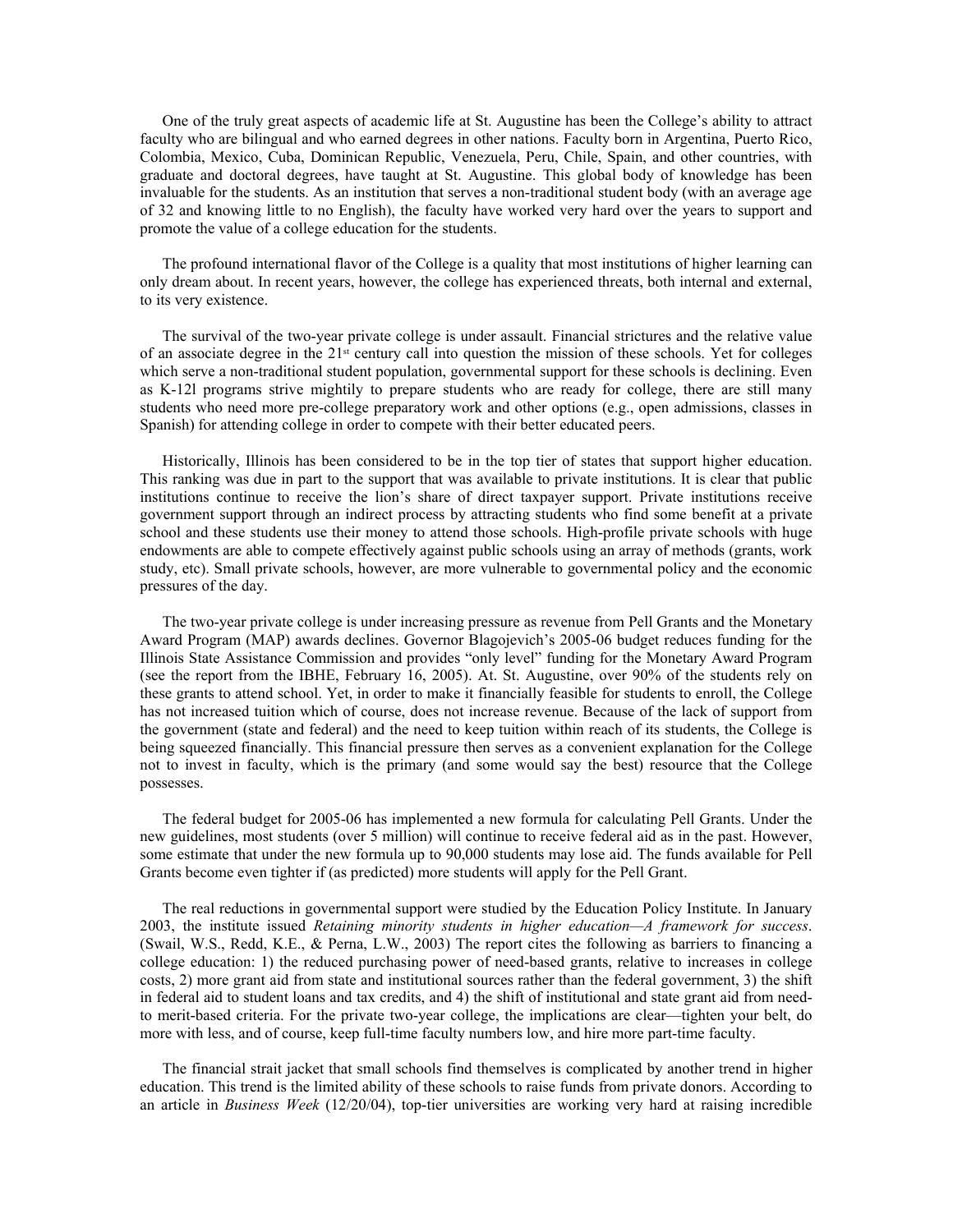amounts of cash for their latest projects and endowments. The consequence is "that for the most part, the wealth of the private sector is likely to flow to those that already have the most. Such aid helps the country's top schools continue their global leadership. The majority of American students, meanwhile, will be left further and further behind."

Thus, at the same time that Governor Blagojevich is not increasing funds for the Monetary Award Program that helps poorer students, he has approved \$5 million for "buildings" at Northwestern University and \$6.7 million for the University of Chicago, respectively. (Neither of these projects was recommended by the IBHE.) Yet even as the Governor approves these projects, the National Association of College and University Business Officers ranks Northwestern and the University of Chicago endowments at fourteenth and fifteen respectively, with endowments at \$3.67 billion for Northwestern and \$3.62 billion for the University of Chicago. (An interesting ethical question would be to ask if the richest institutions of higher education have a moral obligation to assist poorer institutions. And if so, how?)

The issue goes beyond money, however. Not only do larger and more prestigious schools have more money, but they have more political influence to obtain money from the governor's office. As the book *Global Chicago* notes, these two schools have international reputations, with programs ranked among the best in the United States (and by inference, the world). The issue for the smaller schools, and especially the private ones, is how can they survive and provide access to higher education (and a diploma), when the local high schools are struggling to educate their students, and only the very best get into schools such as Northwestern and the University of Chicago. (See also the American Council on Education, July 2004, 20<sup>th</sup> anniversary edition of the *Minorities in Higher Education Annual Status Report*, available at [www.ace.edu](http://www.ace.edu/))

Internal threats at St. Augustine College are a longstanding denial of basic academic freedom for the faculty, institutional failure to invest in full-time faculty, and the inability to improve organizational effectiveness and programming in academic affairs and other departments. In fairness, the problems noted above long pre-date the present administration. Because of these internal problems, however, the college is unable to compete with other institutions when considering salaries, teaching loads, and faculty development.

The full-time faculty have been pushing for greater recognition from the current president Dr. C.Z. Brennan and the Governing Board for two years now. Progress has been slow. For the past several years economic constraints (including debt financing) has led to a freeze on hiring full-time faculty. Full-time faculty are hired on a yearly basis, and the concept of tenure exists only in the minds of the faculty. No faculty manual worthy of the name exists. Full-time faculty teach around 20% of all classes, and part-time faculty are paid at a lower rate than other institutions. (Needless to say, the lack of full-time faculty does not help the College with retention and recruitment.)

At this point in time the College continues to wiggle ahead, caught between diminishing external support and internal pressures. If the College is going to survive in the future, it would appear that it needs to become a full four-year degree-granting institution. To do that however, would mean increasing enrollment, more full-time faculty, and physical capacity, i.e., classrooms, labs, etc. But the College does not have significant physical capacity to increase its enrollment during its schedule of class offerings. As long as enrollment remains flat, the monies will not exist for expansion. While Dr. Brennan continues to build bridges in the community, she is unassisted by a Board that cannot find funds from its upper-class connections (yet the Board has no problem urging the faculty to do the same with their upper-class connections).

At the same time that the lack of financial resources is stretching the budget to the limit, morale among the faculty appears to be mixed. As a group, the faculty love teaching, they love helping the students, and they have special affection for the mission of the college and the ambience of classrooms filled with an eager and diverse student body. But the lack of job security and other fundamental rights of academic freedom that faculty deserve have put some faculty in a difficult position economically and vocationally.

Higher education finds itself competing for funds with other deserving social needs. Funding for education from kindergarten to high school needs to be increased. Health care dollars are in short supply.